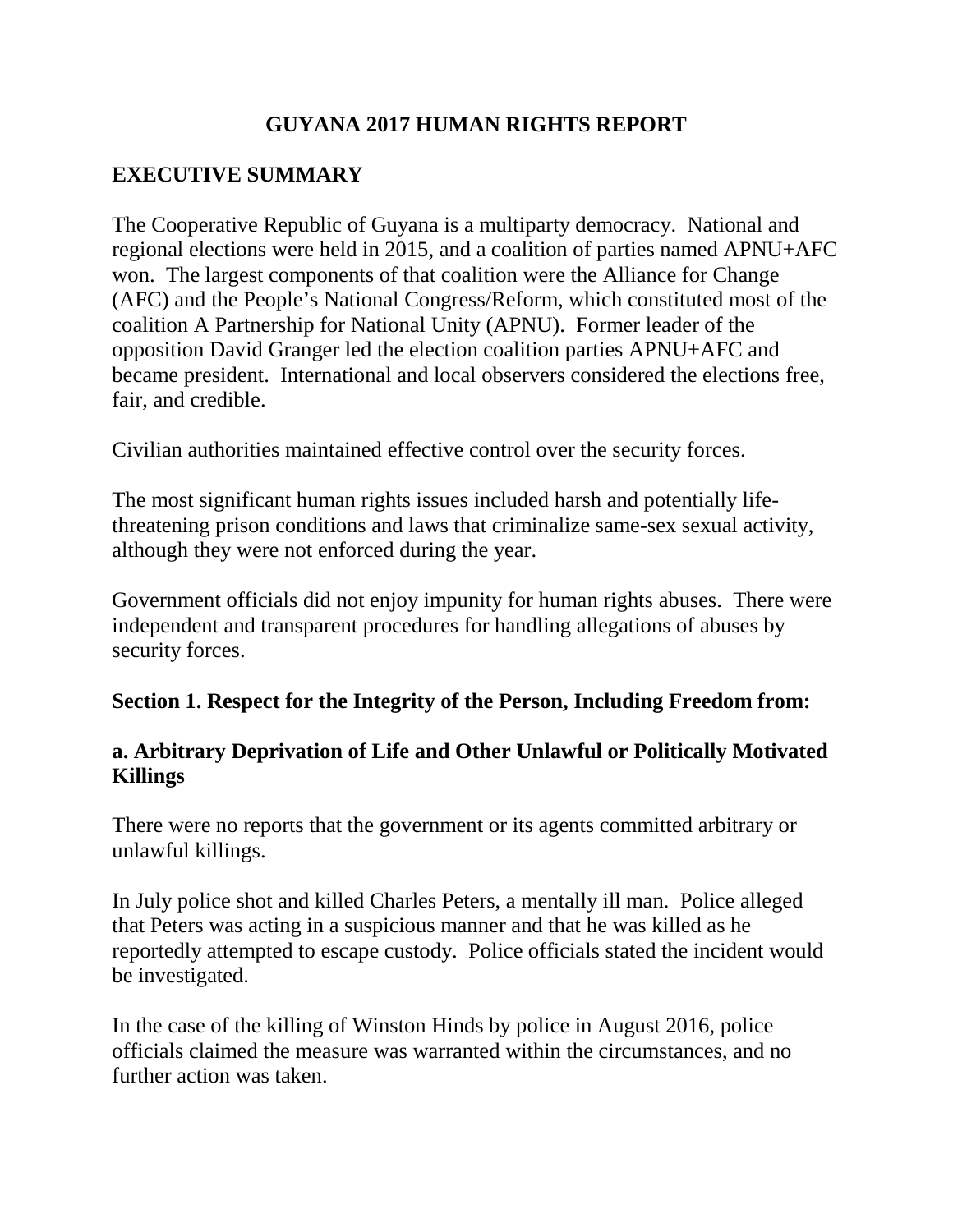#### **b. Disappearance**

There were no reports of disappearances by or on behalf of government authorities.

# **c. Torture and Other Cruel, Inhuman, or Degrading Treatment or Punishment**

The law prohibits such practices. There were allegations, nonetheless, that prison officials mistreated inmates as well as claims that police abused suspects and detainees.

In March Winston Carlos Haynes, a former soldier of the Guyana Defense Force, was accused of raping a minor. Haynes was fired and prosecuted in a civilian court for the offense. His case was pending as of October.

### **Prison and Detention Center Conditions**

Prison and jail conditions, particularly in police holding cells, were reportedly harsh and potentially life threatening due to gross overcrowding, physical abuse, and inadequate sanitary conditions and medical care.

Physical Conditions: In September the Guyana Prison Service reported there were 2,004 prisoners in five facilities with a combined design capacity of 1,179. As of July a total of 1,018 prisoners were in Georgetown's Camp Street Prison, designed to hold 550 inmates. Overcrowding was in large part due to a backlog of pretrial detainees, who constituted approximately 30 percent of the total prison population. In July inmates at the Camp Street Prison were moved to Lusignan Prison after they rioted and started multiple fires that destroyed the prison. Prisoners reported unsanitary conditions and a lack of potable water. Prisoners also complained of lengthy confinement in their cells with limited opportunities for sunlight.

Officials held offenders 16 years of age and older with the adult prison population, but in most cases younger offenders were held in a juvenile correctional center that offered primary education, vocational training, and basic medical care.

Administration: Prisoners often circumvented procedures for submitting complaints of inhuman conditions or mistreatment by passing letters addressed to government officials through family members. Authorities investigated and monitored prison and detention center conditions, and committees prepared monthly reports on their visits.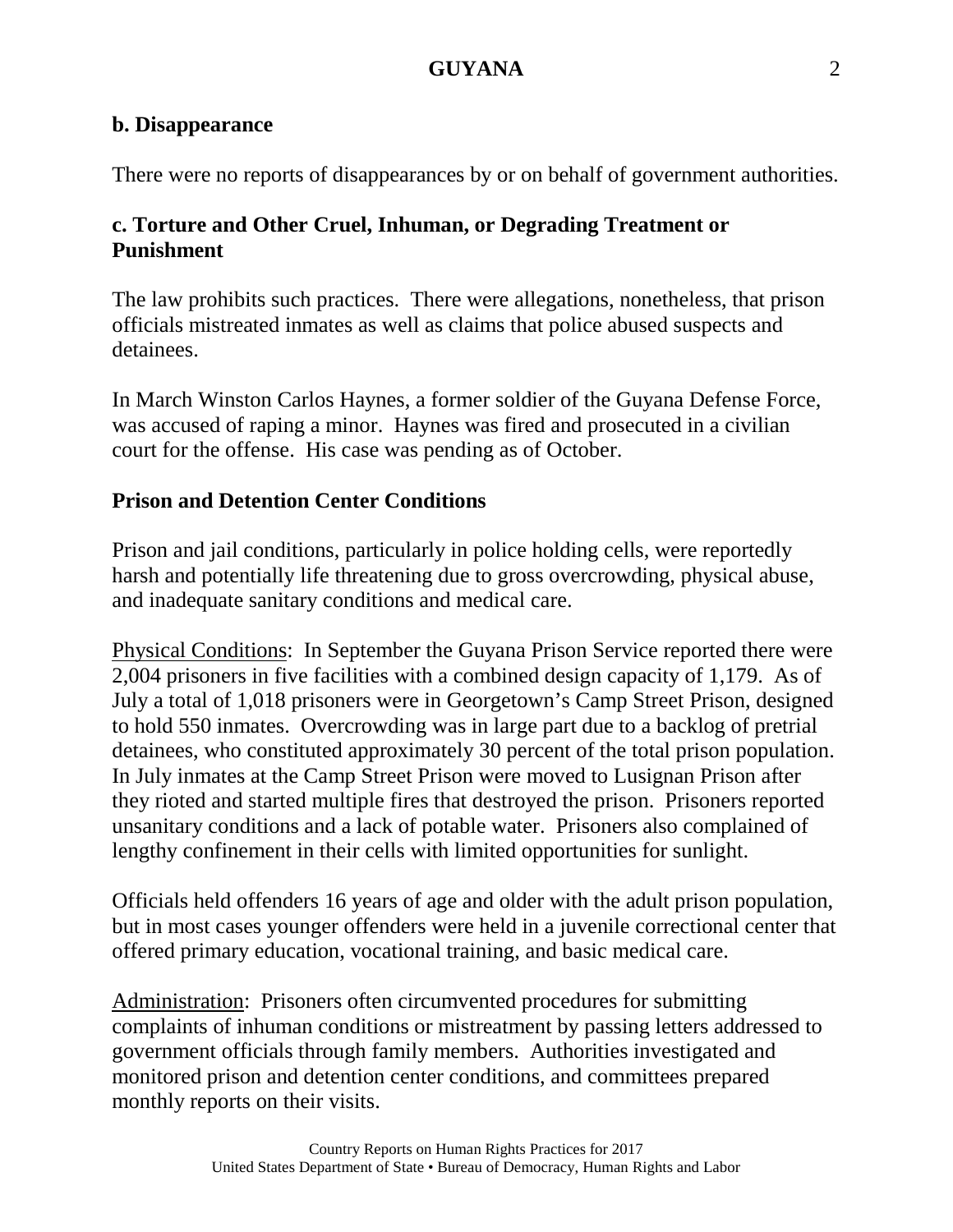Independent Monitoring: The government permitted outside groups to monitor prison conditions independently, but authorities stated there were no requests to make such visits during the year.

### **d. Arbitrary Arrest or Detention**

The law prohibits arbitrary arrest and detention and provides for the right of any person to challenge the lawfulness of his/her arrest or detention in court, and the government generally observed these requirements.

### **Role of the Police and Security Apparatus**

The police commissioner heads the Guyana Police Force, which reports to the Ministry of Public Security and is responsible for maintaining internal security. The Guyana Defense Force is responsible for external security but also has some domestic security responsibilities. The defense force, headed by a chief of staff, falls under the purview of the Defense Board, which the president of the country chairs.

Civilian authorities maintained effective control over the police and military, and the government has mechanisms to investigate and punish abuse and corruption. There were no reports of impunity involving the security forces during the year.

### **Arrest Procedures and Treatment of Detainees**

An arrest requires a warrant issued by a court official unless an officer who witnesses a crime believes there is good cause to suspect a crime or a breach of the peace has been or will be committed. The law requires that a person arrested cannot be held for more than 72 hours unless brought before a court to be charged. Authorities generally observed this requirement. Bail was generally available except in cases of capital offenses and narcotics trafficking.

Although the law provides criminal detainees prompt access to a lawyer of their choice and to family members, authorities occasionally did not fully respect these rights. The state provides legal counsel for indigent persons only when such persons are charged with a capital offense. The Legal Aid Clinic, a nongovernmental organization (NGO), provides legal counsel at a reduced fee in certain circumstances, as determined by the clinic. Police routinely required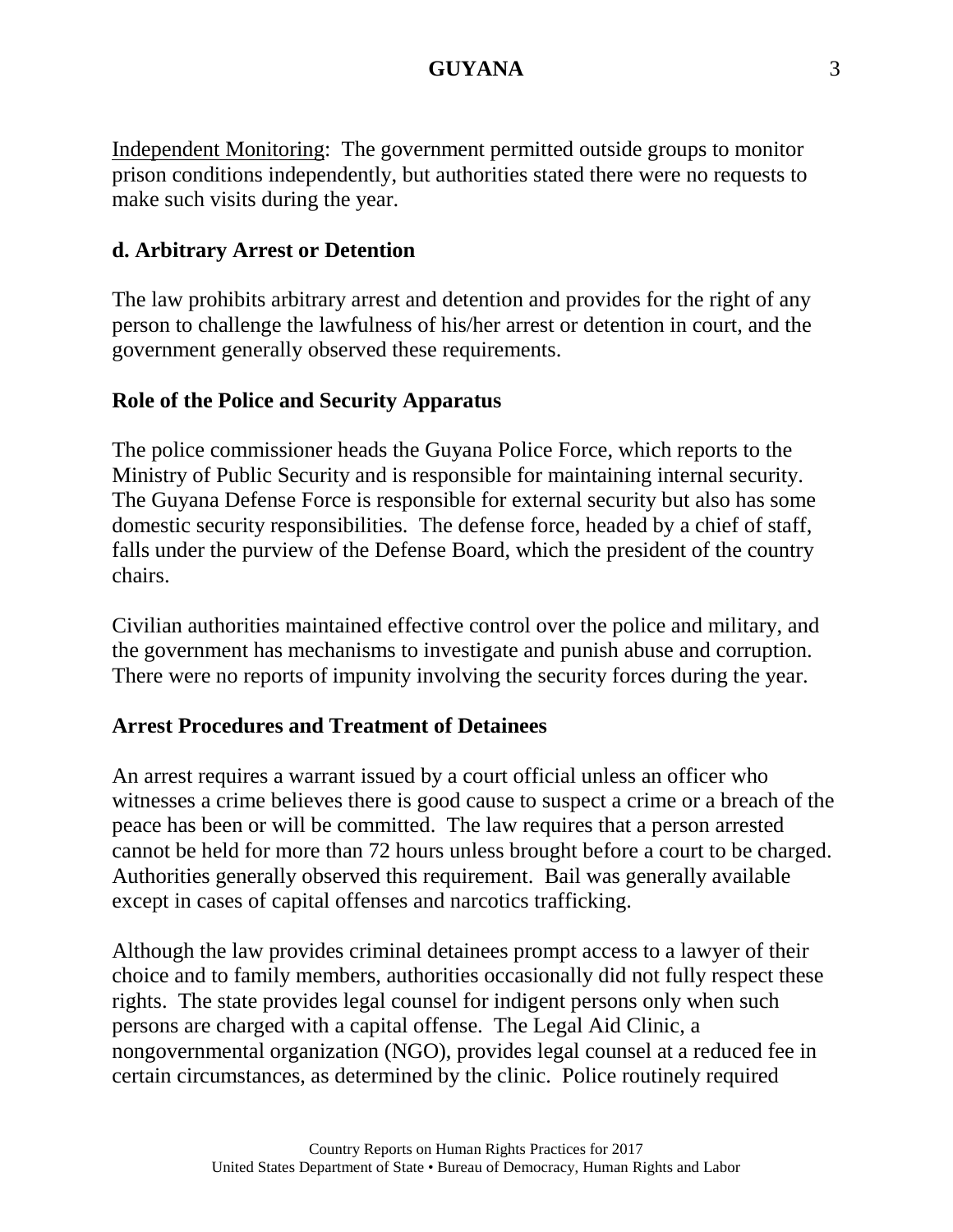permission from the senior investigating officer, who was seldom on the premises, before permitting counsel access to a client.

Pretrial Detention: Lengthy pretrial detention remained a problem, due primarily to judicial inefficiency, staff shortages, and cumbersome legal procedures. The average length of pretrial detention was three years for those awaiting trial at a magistrates' court or in the High Court. This was often beyond the maximum possible sentence for the crime for which they were charged.

## **e. Denial of Fair Public Trial**

The law provides for an independent judiciary, and the government generally respected judicial independence and impartiality.

Delays and inefficiencies undermined judicial due process. Shortages of trained court personnel, postponements at the request of the defense or prosecution, occasional allegations of bribery, poor tracking of cases, and police sluggishness in preparing cases for trial caused delays.

## **Trial Procedures**

The law provides for the right to a fair and public trial, and an independent judiciary generally enforced this right.

Defendants enjoy a presumption of innocence. Cases in magistrates' courts are tried without jury, while cases involving more-serious crimes are tried by jury in the High Court. The constitution provides that a person shall be informed in detail of the nature of the offense charged as soon as reasonably practicable. Defendants have the right to a timely trial and free assistance of an interpreter. The constitution also provides for persons charged with a criminal offense to be given adequate time and facilities for the preparation of a defense. Authorities routinely granted trial postponements to both the defense and prosecution. Defendants have the right to be present at their trial and may confront adverse witnesses, and they may present their own witnesses and evidence. Defendants cannot be compelled to testify or confess guilt, and they have the right to appeal.

While the law recognizes the right to legal counsel, it was limited to those who could afford to pay, except in cases involving capital crimes. Although there is no formal public defender system, a defendant in a murder case that reaches the High Court receives a court-appointed attorney. The Georgetown Legal Aid Clinic, with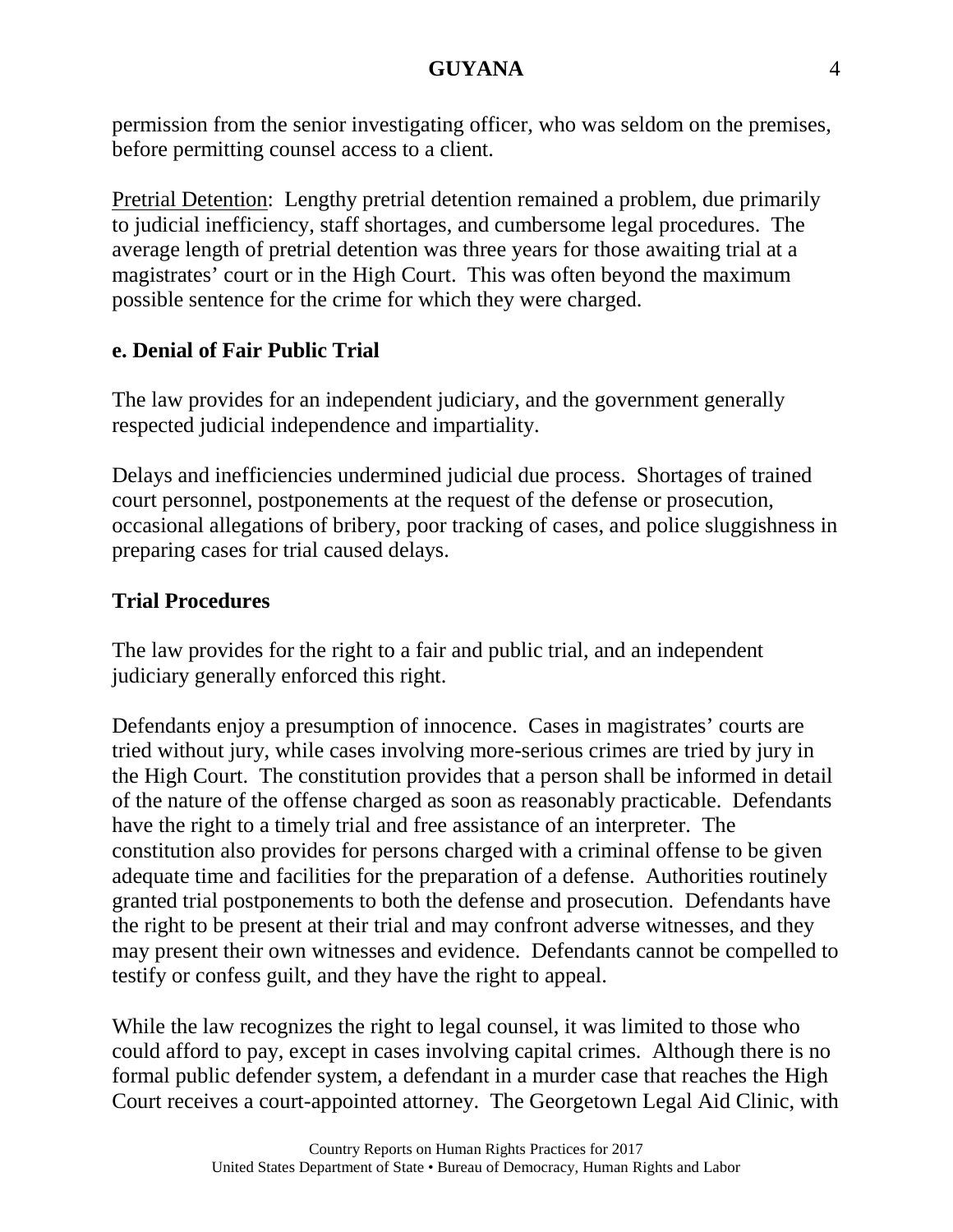government and private support, provided advice to persons who could not afford a lawyer, particularly victims of domestic violence and violence against women.

### **Political Prisoners and Detainees**

There were no reports of political prisoners or detainees.

# **Civil Judicial Procedures and Remedies**

The law provides for an independent and impartial judiciary in civil matters, and the government generally respected this provision. Individuals can access the court system to initiate lawsuits seeking damages for, or cessation of, human rights violations. The magistrates' courts deal with both criminal and civil matters. Delays, inefficiencies, and alleged corruption in the magistrates' court system affected citizens' ability to seek timely remedies in civil matters, and there was a large backlog of civil cases. Citizens have the right to appeal adverse domestic decisions to the Caribbean Court of Justice.

# **f. Arbitrary or Unlawful Interference with Privacy, Family, Home, or Correspondence**

The law generally prohibits such actions, and there were no reports that the government failed to respect these prohibitions.

# **Section 2. Respect for Civil Liberties, Including:**

# **a. Freedom of Expression, Including for the Press**

The constitution provides for freedom of expression, including for the press, and the government generally respected this right. Independent media were active and at times expressed a wide variety of views without restriction.

Censorship or Content Restrictions: A 2015 directive from the prime minister determines that all headlines in the state-owned print media be approved by the Office of the Prime Minister before publication. In April the minister of communities publicly admonished the editor of the state-owned newspaper for using a report on oil and gas as its lead article. The minister stated a report on a local government event should have been the lead article.

# **Internet Freedom**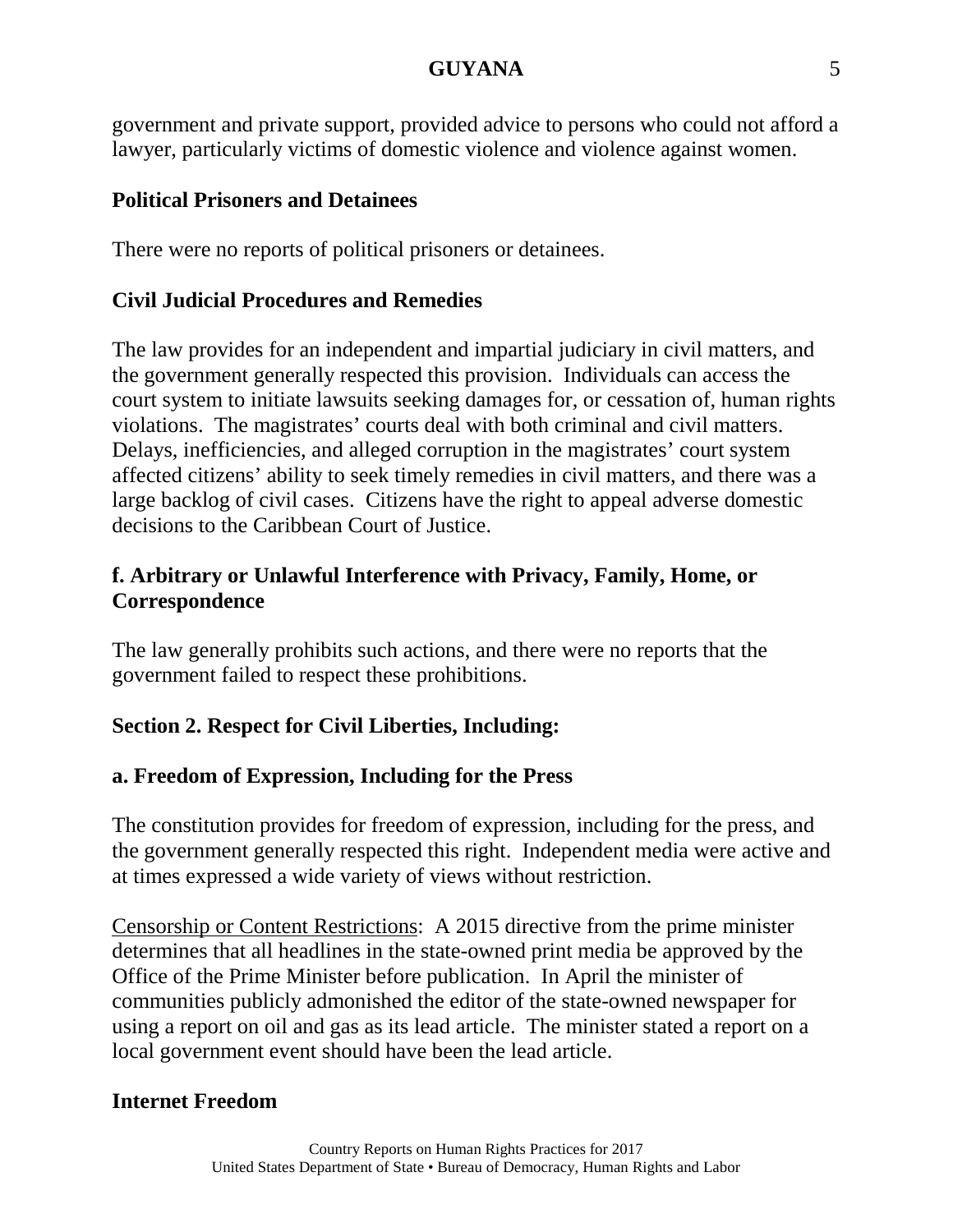The government did not restrict or disrupt access to the internet or censor online content, and there were no credible reports that the government monitored private online communications without appropriate legal authority.

According to the International Telecommunication Union, 36 percent of citizens used the internet in 2016.

## **Academic Freedom and Cultural Events**

There were no government restrictions on academic freedom or cultural events.

## **b. Freedoms of Peaceful Assembly and Association**

The law provides for the freedoms of peaceful assembly and association, and the government generally respected these rights.

## **c. Freedom of Religion**

See the Department of State's *International Religious Freedom Report* at [www.state.gov/religiousfreedomreport/.](http://www.state.gov/religiousfreedomreport/)

### **d. Freedom of Movement**

The law provides for freedom of internal movement, foreign travel, emigration, and repatriation, and the government generally respected these rights. The government cooperated with the Office of the UN High Commissioner for Refugees (UNHCR) and other humanitarian organizations in providing protection and assistance to internally displaced persons, refugees, returning refugees, asylum seekers, stateless persons, or other persons of concern. There were no known requests for assistance during the year.

In-country Movement: The law requires that local village councils grant permission in advance for travel to indigenous areas, but most individuals traveled in these areas without a permit.

### **Protection of Refugees**

Access to Asylum: The government has not established a system for providing protection to refugees or asylum seekers and reportedly did not grant status to any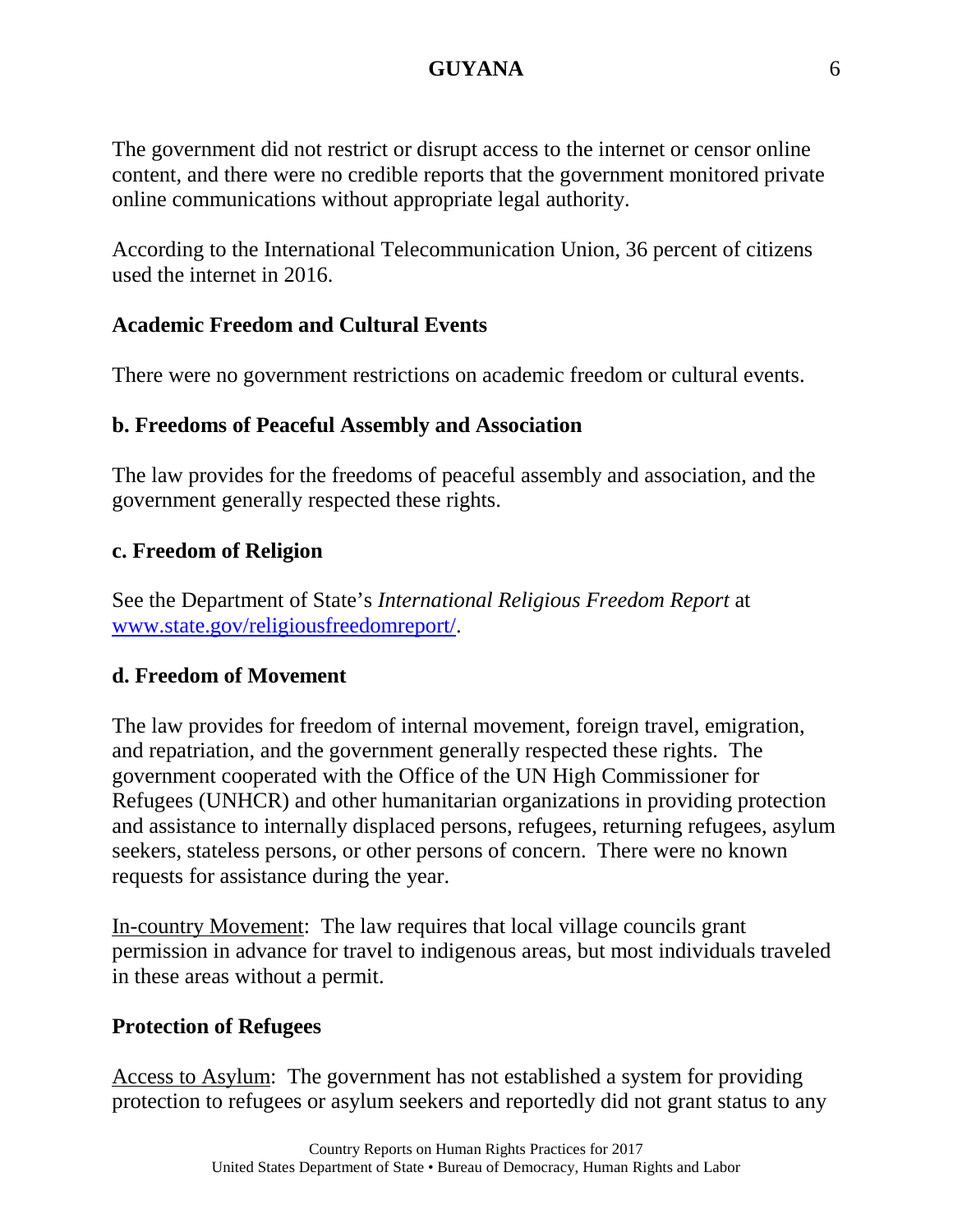person during the year. In the absence of national legislation and requisite government capacity, UNHCR assumed the main responsibility for determination of refugee status.

# **Section 3. Freedom to Participate in the Political Process**

The law provides citizens the ability to choose their government in free and fair periodic elections held by secret ballot and based on universal and equal suffrage. Elections also take place within indigenous communities, where members elect indigenous leaders every 33 to 36 months.

# **Elections and Political Participation**

Recent Elections: National and regional elections were held in 2015. The APNY+AFC, a coalition of parties formed by the APNU and the AFC, won by a slim margin against the People's Progressive Party/Civic (PPP/C). The coalition leader and former opposition leader, David Granger, was elected president. The general elections resulted in the first change of the ruling party in 23 years. International observers concluded the elections were free, fair, and credible. Local government elections were held in March 2016 in all eligible communities throughout the country and were considered free, fair, and credible by international observers. Although the law provides for local government elections every three years, there had been no local government elections since 1994.

Participation of Women and Minorities: No laws limit participation of women and/or members of minorities in the political process, and they did participate.

# **Section 4. Corruption and Lack of Transparency in Government**

The law provides for criminal penalties for corruption by officials, and the government generally implemented the law effectively. There were isolated reports of government corruption during the year, and administration officials responded to the reports. There remained a widespread public perception of corruption involving officials at all levels, including the police and the judiciary.

Corruption: In March police officer Louie Dublin was prosecuted for trafficking in narcotics. In July the government urged the public to desist from "enabling" corrupt law enforcement officers.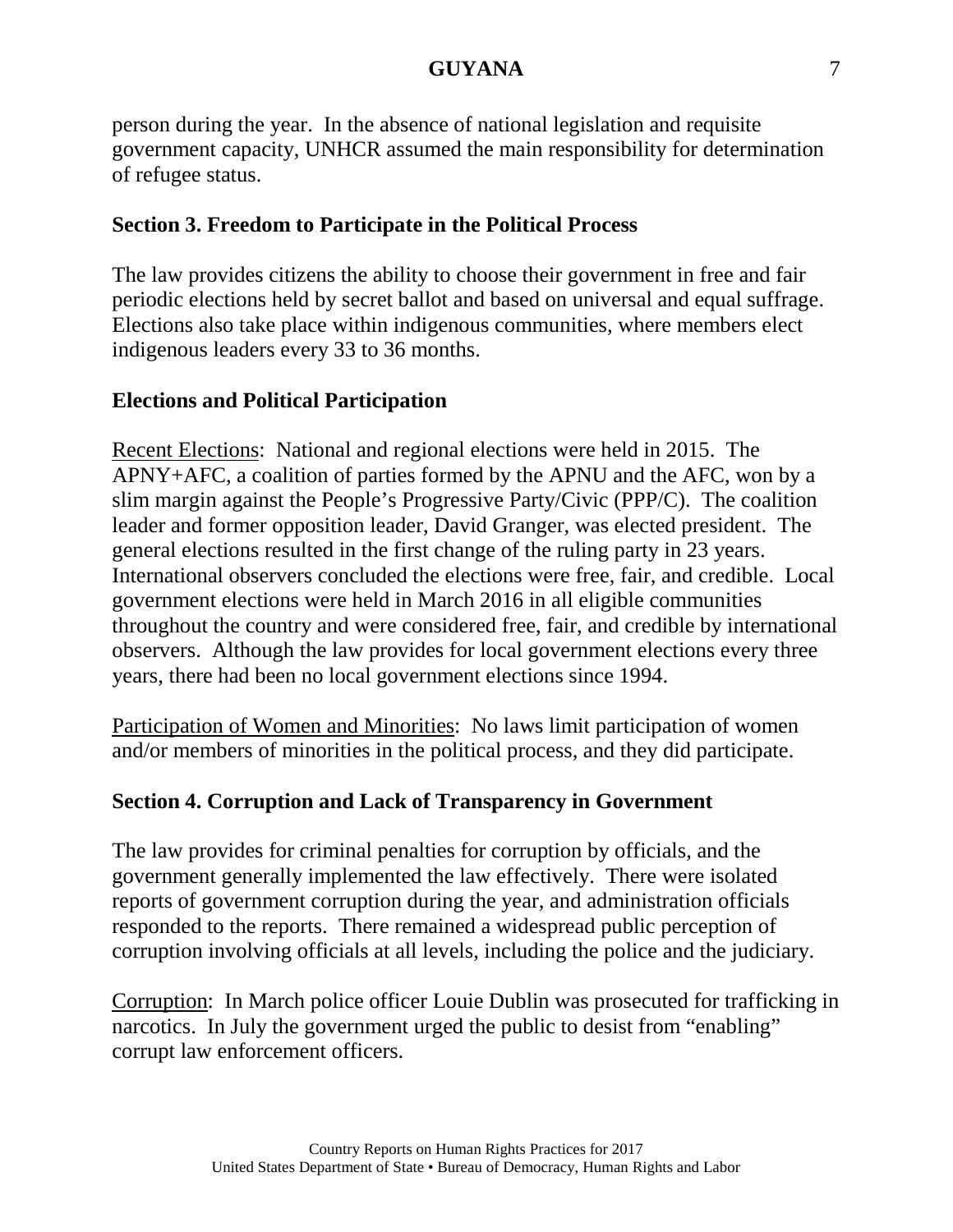Financial Disclosure: Although the law requires public officials to declare their assets to an integrity commission, the commission had not been constituted by year's end. The law sets out both criminal and administrative sanctions for nondisclosure. If a person fails to file a declaration, that fact can be published in the daily newspapers and the official gazette. Failure to comply with the law can lead to a summary conviction, fines, and imprisonment for six to 12 months. If property is not disclosed as required, the magistrate convicting the defendant must order the defendant to make a full disclosure within a set time. No such publication or convictions occurred during the first nine months of the year.

## **Section 5. Governmental Attitude Regarding International and Nongovernmental Investigation of Alleged Abuses of Human Rights**

A number of domestic human rights groups generally operated without government restriction, investigating and publishing their findings on human rights cases. These groups at times complained that government officials were uncooperative and unresponsive to their requests, and when officials responded, it was generally to criticize the groups rather than to investigate allegations.

Government Human Rights Bodies: The law provides for an ombudsperson to investigate official government actions or actions taken by government officials in exercise of their official duties.

### **Section 6. Discrimination, Societal Abuses, and Trafficking in Persons**

### **Women**

Rape and Domestic Violence: The law criminalizes rape of men or women, including spousal rape and domestic violence. The law provides stringent penalties for rape, with life imprisonment as the maximum penalty. Successful prosecution of cases of rape and domestic violence was infrequent.

Domestic violence and violence against women, including spousal abuse, was widespread. The law prohibits domestic violence and allows victims to seek prompt protection, occupation, or tenancy orders from a magistrate. Penalties for violation of protection orders include fines up to 10,000 Guyanese dollars (GYD) (\$45) and 12 months' imprisonment. There were reports of police accepting bribes from perpetrators and of magistrates applying inadequate sentences after conviction.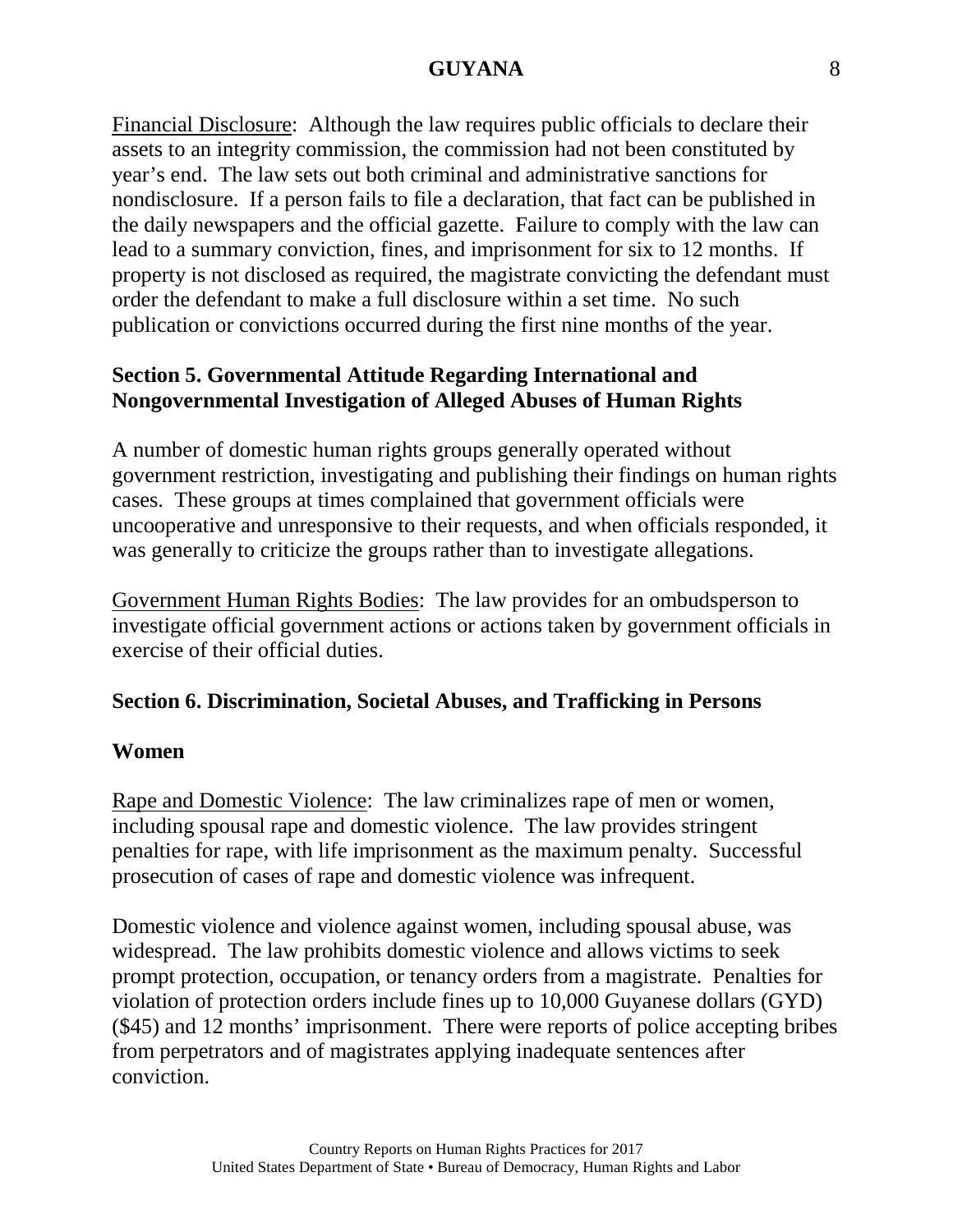Sexual Harassment: The law prohibits sexual harassment in the workplace and provides for monetary penalties and award of damages to victims. The law does not cover harassment in schools. Acts of sexual harassment involving physical assault are prosecuted under relevant criminal statutes. While reports of sexual harassment were common, no cases were filed.

Coercion in Population Control: There were no reports of coerced abortion, involuntary sterilization, or other coercive population control methods. Estimates on maternal mortality and contraceptive prevalence are available at: [www.who.int/reproductivehealth/publications/monitoring/maternal-mortality-](http://www.who.int/reproductivehealth/publications/monitoring/maternal-mortality-2015/en/)[2015/en/.](http://www.who.int/reproductivehealth/publications/monitoring/maternal-mortality-2015/en/)

Discrimination: Although women enjoy the same legal status and rights as men, gender-related discrimination was widespread and deeply ingrained. The law prohibits discrimination based on gender, but there was no meaningful enforcement against such discrimination in the workplace. Job vacancy notices routinely specified that the employer sought only male or only female applicants, and women earned approximately 61 percent less than men for equal work.

# **Children**

Birth Registration: Citizenship is derived by birth within the country's territory or by birth to a Guyanese citizen abroad. The law requires that births be registered within 14 days but also provides for registration of births after the 14-day period. Births at hospitals and health facilities were registered within a day of delivery.

Child Abuse: There were frequent reports of physical and sexual abuse of children, which was a widespread and serious problem. As with cases of domestic abuse, NGOs alleged that some police officers and magistrates could be bribed to make cases of child abuse "go away."

Early and Forced Marriage: The legal age for marriage is 18 years, but boys and girls may marry at age 16 with parental consent or judicial authority. UNICEF reported that 23 percent of women were married before the age of 18, and 6 percent of girls were married before age 15.

Sexual Exploitation of Children: The age of sexual consent is 16 years. By law anyone who has sexual relations with a child under 16 may be found guilty of a felony and imprisoned for life. There were continued reports of children being exploited in prostitution. The law prohibits the commercial sexual exploitation of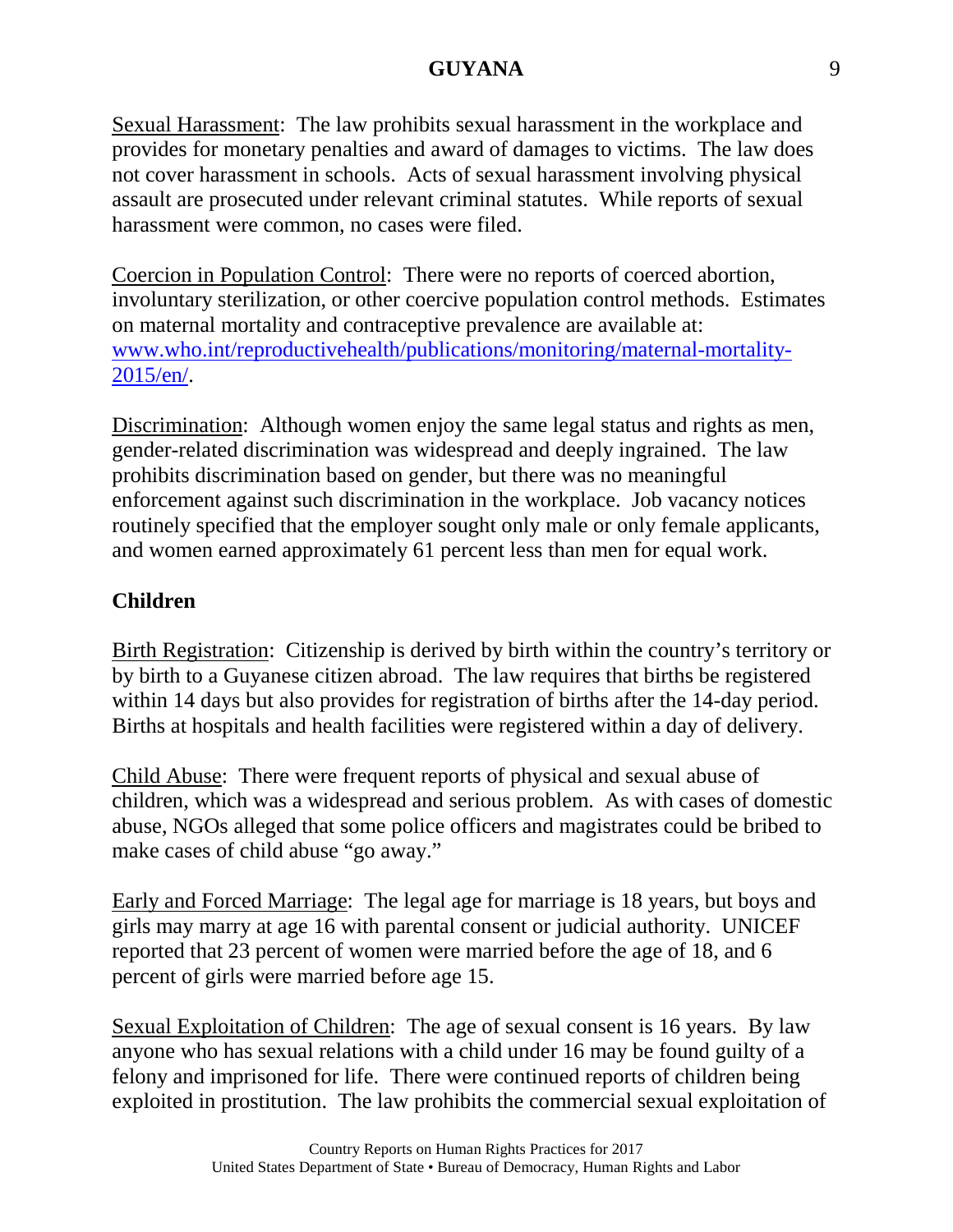children 18 and younger. Laws related to pornography and pornographic performances do not prohibit the use, procuring, and offering of a child for each of these purposes. The law also regulates selling, publishing, or exhibiting obscene material, defined as anything that could deprave or corrupt those open to immoral influences.

International Child Abductions: The country is not a party to the 1980 Hague Convention on the Civil Aspects of International Child Abduction. See the Department of State's *Annual Report on International Parental Child Abduction* at [travel.state.gov/content/childabduction/en/legal/compliance.html.](http://travel.state.gov/content/childabduction/en/legal/compliance.html)

## **Anti-Semitism**

The Jewish community is very small, perhaps fewer than 20 members. There were no reports of anti-Semitic acts.

## **Trafficking in Persons**

See the Department of State's *Trafficking in Persons Report* at [www.state.gov/j/tip/rls/tiprpt/.](http://www.state.gov/j/tip/rls/tiprpt/)

### **Persons with Disabilities**

The constitution mandates that the state "take legislative and other measures" to protect disadvantaged persons and persons with disabilities. The constitution and law prohibit discrimination against persons with physical, sensory, intellectual, and mental disabilities, but civil society groups stated the law was not regularly enforced. The law provides for a National Commission on Disabilities (NCD) to advise the government, coordinate actions on problems affecting persons with disabilities, and implement and monitor the law. The NCD focused its attention on sensitizing the public about the law and on compliance, as well as performing sensitization workshops with the Ministries of Social Protection, Education, and Health.

There were segregated schools for the blind and for persons with other disabilities in the most populous regions of the country. Children with disabilities rarely attended mainstream schools, since these lacked the curriculum and infrastructure necessary to accommodate children with disabilities. Lack of appropriate transportation and infrastructure to provide access to both public and private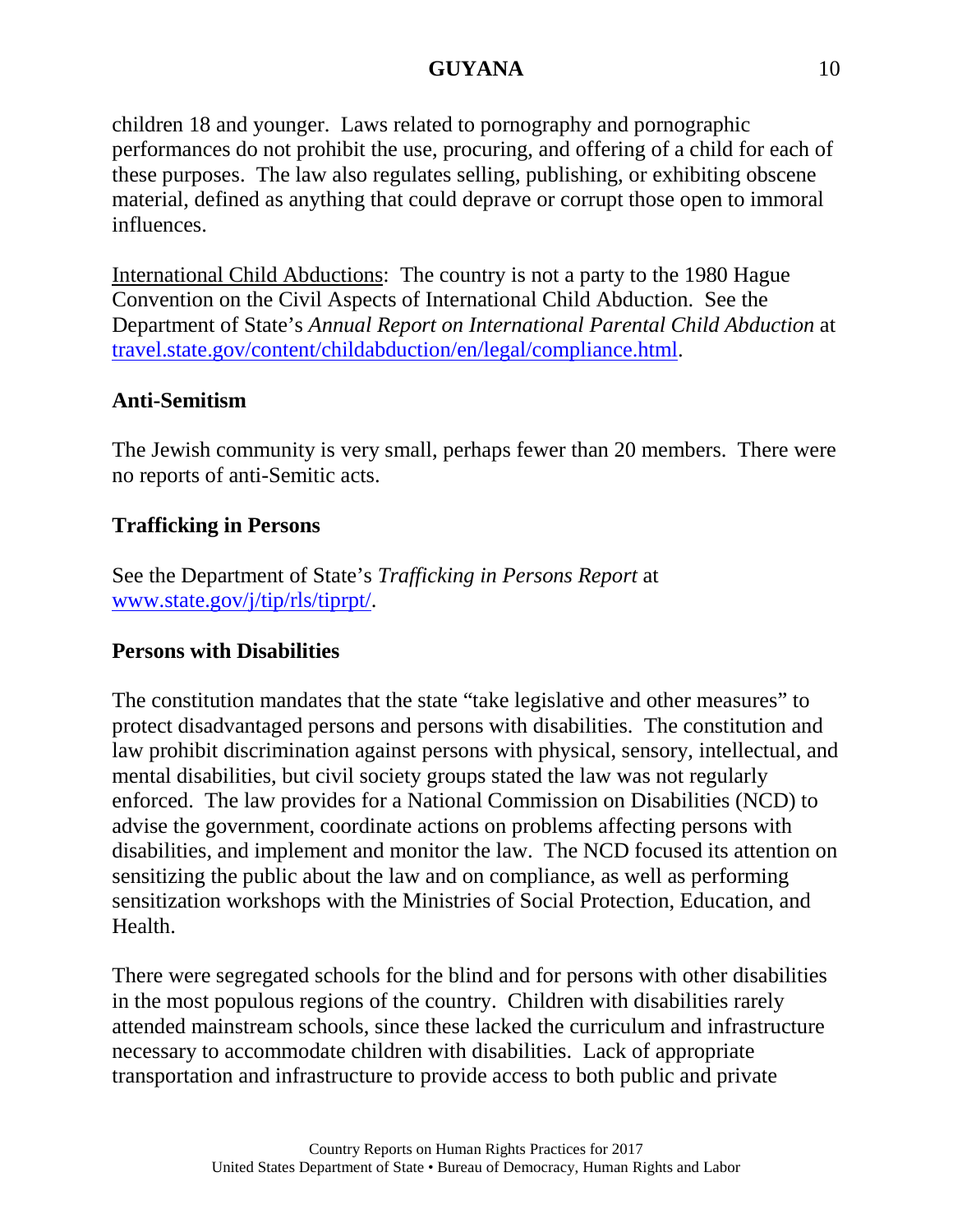facilities made it difficult for persons with disabilities to be employed outside their homes.

# **Indigenous People**

Various laws protect the rights of the indigenous community, and members have some ability to participate in decisions affecting them, their land, and resources. Rules enacted by village councils require approval from the minister of indigenous peoples' affairs before entering into force. Indigenous lands were not effectively demarcated.

According to the most recent available data, the indigenous population constituted 10.5 percent of the total population. There were nine recognized tribal groups. Ninety percent of indigenous communities were in the remote interior. The standard of living in indigenous communities was lower than that of most citizens, and they had limited access to education and health care. A UN study found that pregnant women in indigenous communities were not receiving mandatory HIV tests.

# **Acts of Violence, Discrimination, and Other Abuses Based on Sexual Orientation and Gender Identity**

Consensual same-sex activity between adult men is illegal under the law and is punishable by up to two years in prison. Anal intercourse is punishable with a maximum sentence of life in prison, regardless of whether the intercourse is between persons of the same sex. Activists reported it was more common for police to use the law to intimidate men who were gay or perceived to be gay than to make arrests. The law also criminalizes cross-dressing.

No antidiscrimination legislation exists to protect persons from discrimination based on real or perceived sexual orientation or gender identity, and NGOs reported widespread discrimination of persons in this regard. Reports noted discrimination in employment, access to education and medical care, and in public space.

# **HIV and AIDS Social Stigma**

In the most recent demographic and health survey (2009), 45 percent of women and 38 percent of men reported discriminatory attitudes towards those with HIV.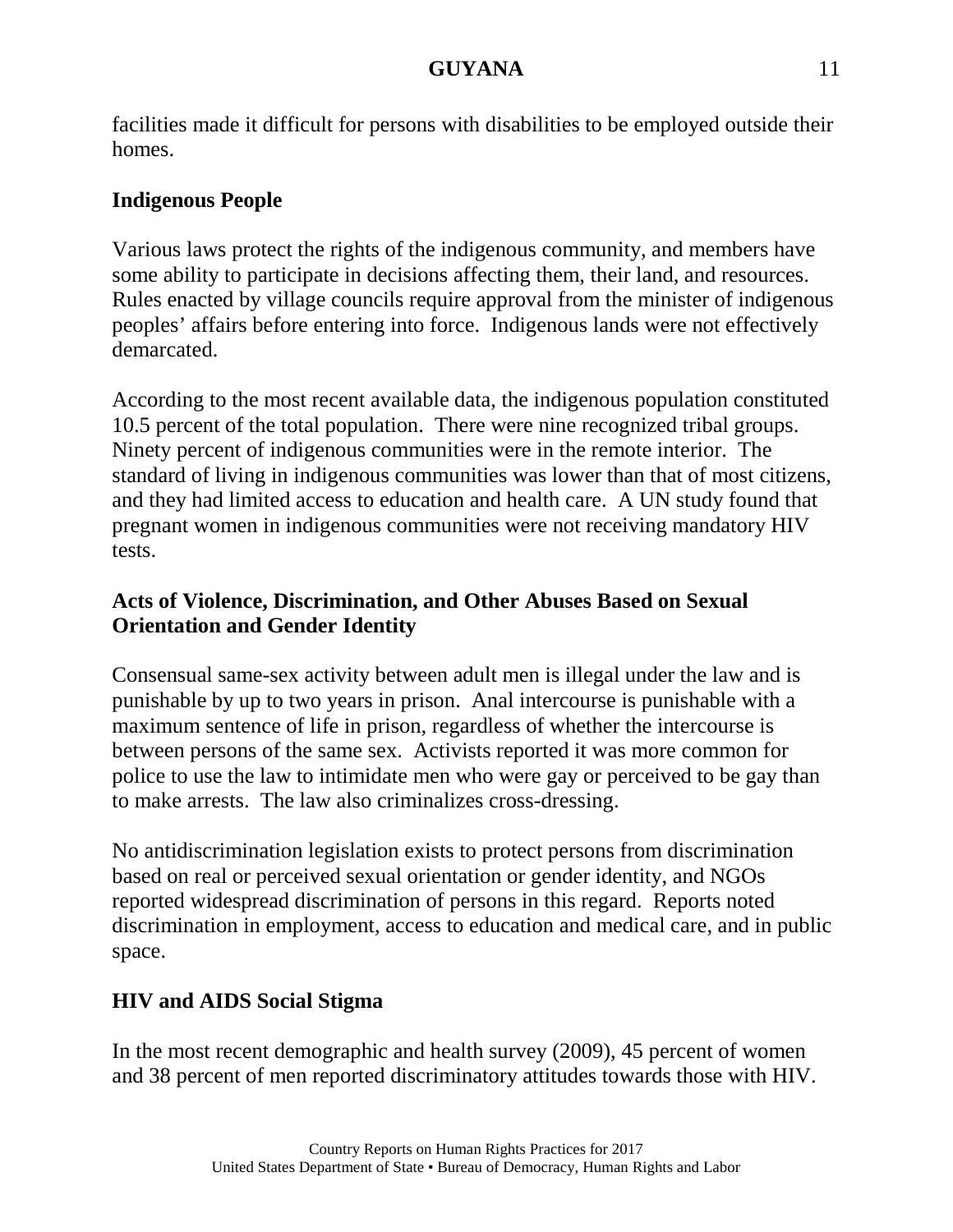The government reported that stigma and discrimination towards persons with HIV/AIDS were prevalent in the workplace and health care facilities.

# **Section 7. Worker Rights**

# **a. Freedom of Association and the Right to Collective Bargaining**

The law provides for the right of association and allows workers to form and join trade unions, bargain collectively, and conduct legal strikes. The law bars military and paramilitary members from forming a union or associating with any established union. The law prohibits antiunion discrimination by employers but does not specifically require reinstatement of workers fired for union activity. The labor laws cover all categories of employees, including foreign migrant workers.

The Ministry of Social Protection is required to certify all collective bargaining agreements, and there were no reports it refused to certify any agreements. Individual unions directly negotiate collective bargaining status.

Unions must have 40 percent support of workers under the law. The government may declare strikes illegal if the union leadership does not approve them or if the union does not meet the requirements specified in collective bargaining agreements. Public employees providing essential services may strike if they provide a one-month notice to the Ministry of State's Department of the Public Service and leave a skeleton staff in place. The International Labor Organization noted that not all sectors deemed essential by the government were considered essential under international definitions, including the services provided by the Transport and Harbors Department and the National Drainage and Irrigation Board. Arbitration is compulsory for public employees, and such employees engaging in illegal strikes are subject to sanctions or imprisonment.

The government occasionally enforced applicable laws but did not do so effectively. Penalties for violation of labor laws were small fines that frequently were not imposed and were insufficient to deter violations. Administrative and judicial proceedings regarding violations often were subject to lengthy delays and appeals.

Some public-sector employee unions continued to allege antiunion discrimination by the government, asserting that the government violated worker rights and did not effectively enforce its laws. The unions were concerned that employers used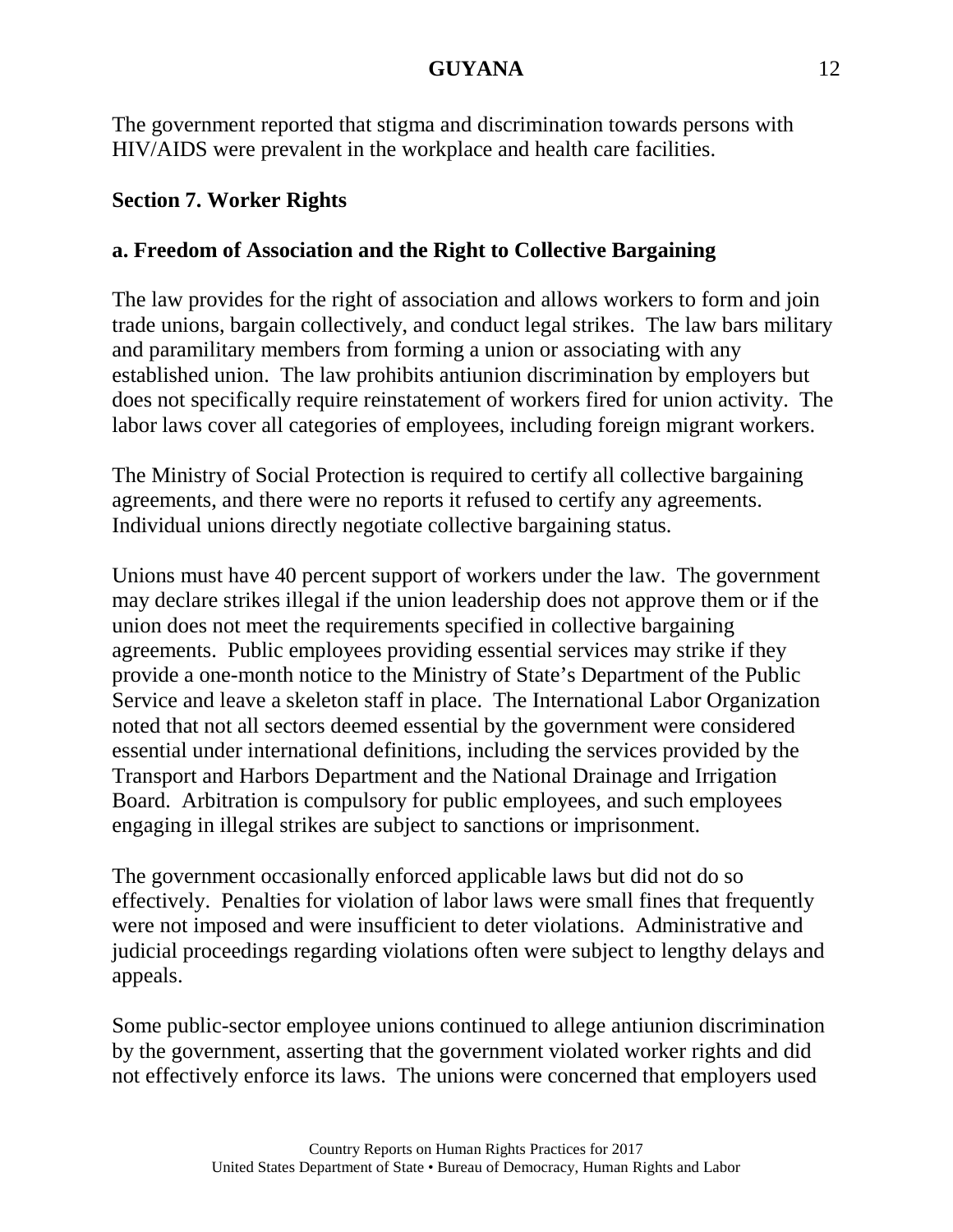hiring practices, such as contract labor and temporary labor, to avoid hiring workers with bargaining rights.

# **b. Prohibition of Forced or Compulsory Labor**

The law prohibits all forms of forced or compulsory labor, but the government in general did not effectively enforce the law despite an increase in awareness and inspection programs. Resources to inspect and monitor labor conditions were inadequate. Penalties for forced labor under trafficking-in-persons laws include forfeiture of property gained as a result of the forced labor, restitution to the victim, and imprisonment. Administrative labor law penalties are small monetary fines, deemed insufficient to deter violations and rarely enforced.

Country experts reported that forced and compulsory labor occurred in the goldmining, agriculture, and forestry sectors, as well as domestic servitude. Children were particularly vulnerable to forced labor (see section 7.c.).

Also see the Department of State's *Trafficking in Persons Report* at [www.state.gov/j/tip/rls/tiprpt/.](http://www.state.gov/j/tip/rls/tiprpt)

# **c. Prohibition of Child Labor and Minimum Age for Employment**

The law prohibits the employment of children younger than 15 years old, with some exceptions. Technical schools may employ children as young as age 14, provided a competent authority approves and supervises such work. No person under 18 may be employed in industrial work at night. Exceptions are for those ages 16 and 17 years whose work requires continuity through day and night, including certain gold-mining processes and the production of iron, steel, glass, paper, and raw sugar. The law permits children under 15 to be employed only in enterprises in which members of the same family are also employed. The law prohibits children under 15 from working in factories and stipulates that those under 18 may be removed from factory work if authorities determine they are engaged in activities hazardous to their health or safety.

The government did not always enforce existing laws effectively. The Ministry of Social Protection collaborated with the Ministry of Education, Geology and Mines Commission, Guyana Forestry Commission, National Insurance Scheme, and Guyana Police Force to enforce child labor laws. As of 2013, the latest year for available data, authorities had not assessed fines or penalties, nor had they charged any employers with violations related to child labor.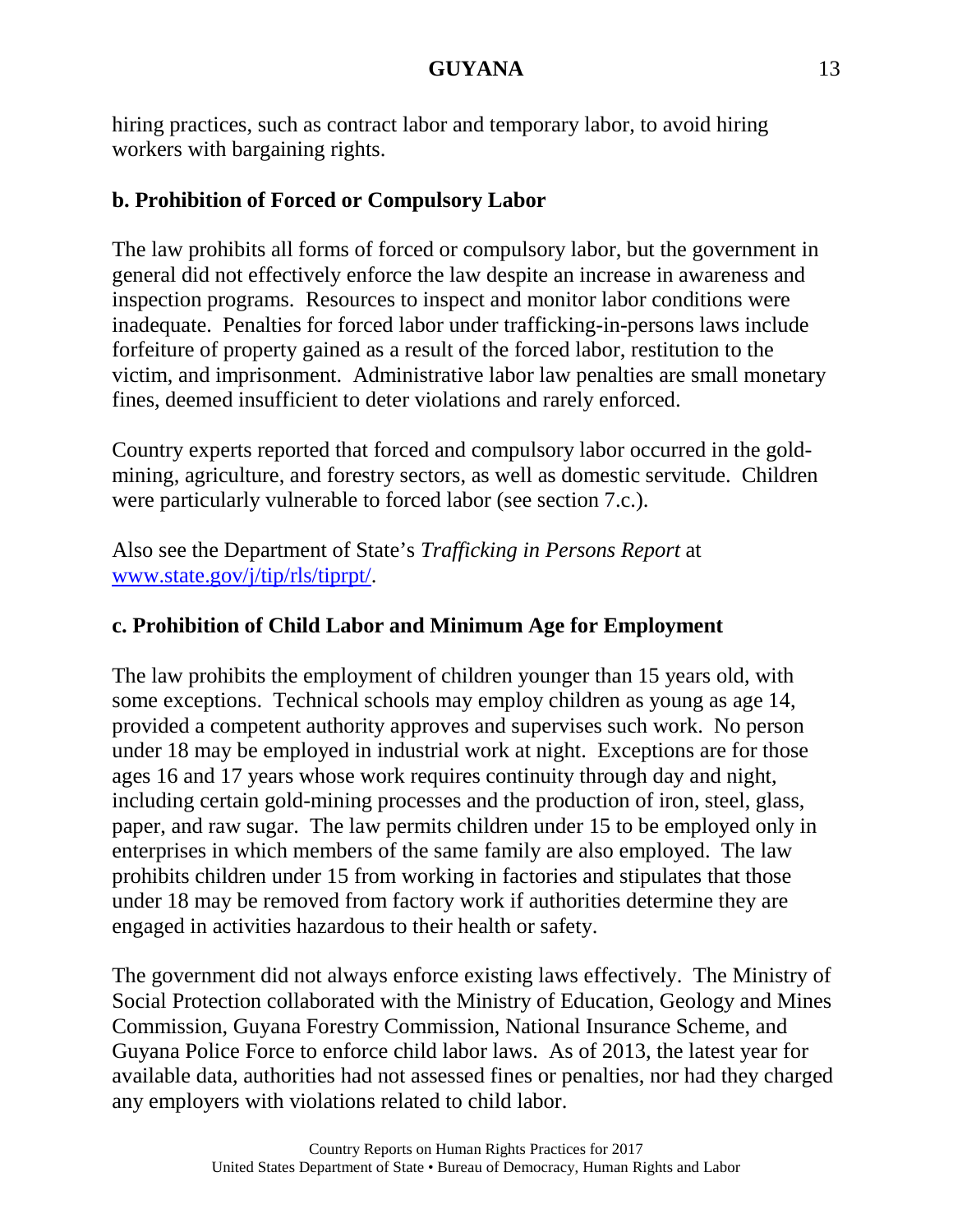Child labor occurred and was most prevalent in family-based businesses, farming, bars and restaurants, domestic work, and street vending. Small numbers of children also performed hazardous work in the construction, logging, farming, fishing, manufacturing, and mining industries. NGOs reported incidences of the worst forms of child labor occurred, mainly in gold mining, prostitution, and forced labor activities, including domestic servitude. According to local NGOs, children who worked in gold mines operated dangerous mining equipment and were exposed to hazardous chemicals, including mercury.

Also see the Department of Labor's *Findings on the Worst Forms of Child Labor* at [www.dol.gov/ilab/reports/child-labor/findings/.](http://www.dol.gov/ilab/reports/child-labor/findings/)

## **d. Discrimination with Respect to Employment and Occupation**

The law prohibits discrimination with respect to employment and occupation based on race, sex, gender, disability, language, social status, and national origin or citizenship. The government did not effectively enforce the law. The law does not prohibit discrimination based on sexual orientation or gender identity. Discrimination in employment and occupation occurred with respect to women and to persons based on their sexual orientation or gender identity, and workplace access was limited for persons with disabilities (see section 6). Newspapers frequently carried advertisements asking gender-specific or age-specific applicants to fill positions in the retail, cosmetology, or security sectors.

### **e. Acceptable Conditions of Work**

Minimum wages for regular working hours of all full-time, private-sector employees are set nationally for hourly, daily, weekly, and monthly workers. The national minimum wage for regular working hours of full-time, public-sector employees was 55,000 GYD (\$250) per month. A normal workweek is 40 hours distributed over no more than five days per week. The law prohibits compulsory overtime, and overtime work must be paid according to rates set in the law or according to any collective bargaining agreement in force where workers are unionized. The law provides for paid annual holidays and establishes workplace safety and health standards. These standards were current and appropriate for the country's main industries and were effectively enforced.